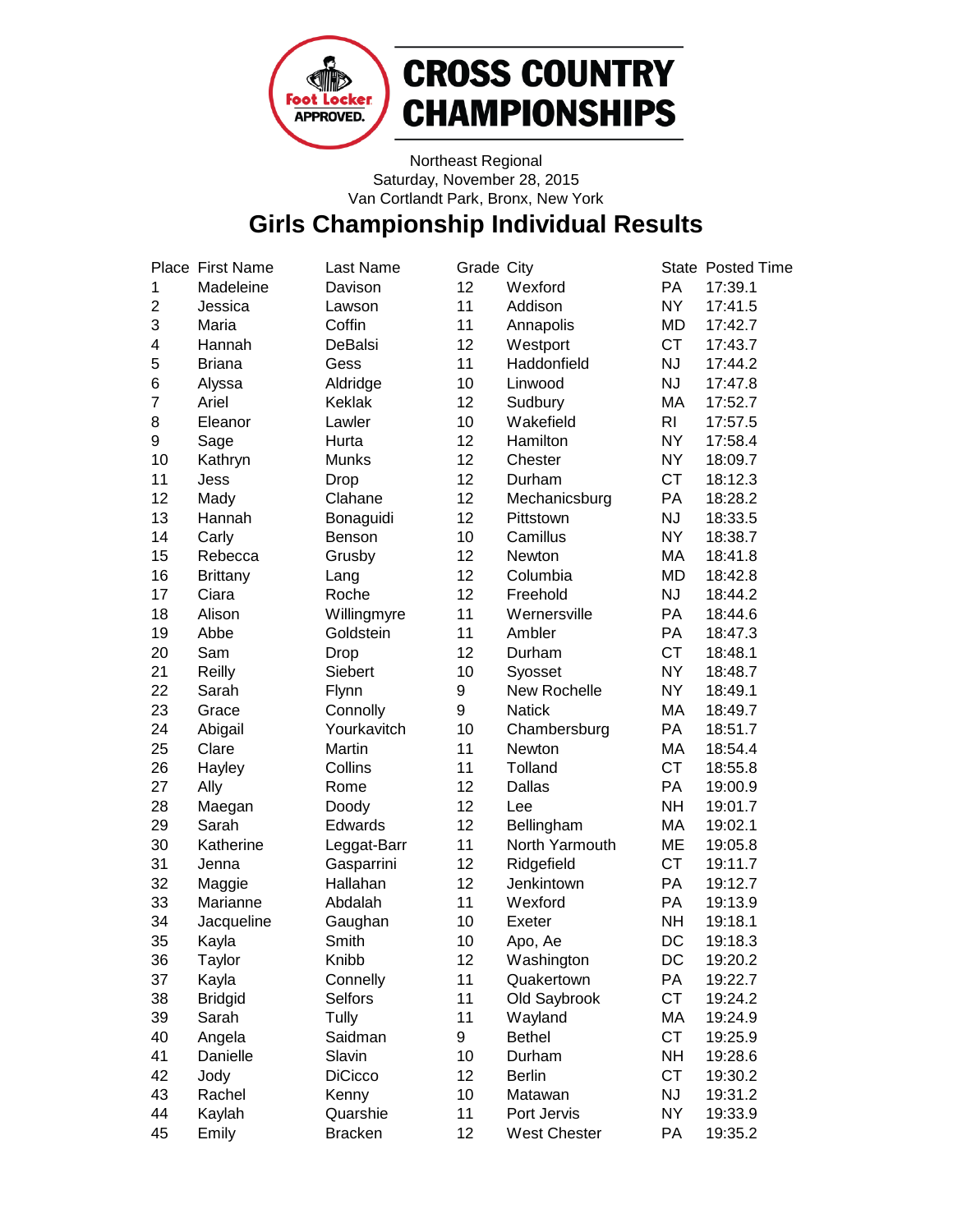

# **CROSS COUNTRY CHAMPIONSHIPS**

Northeast Regional Saturday, November 28, 2015 Van Cortlandt Park, Bronx, New York

### **Girls Championship Individual Results**

| 46 | Lauren        | Finikiotis          | 11 | Gibsonia                 | PA             | 19:36.1 |
|----|---------------|---------------------|----|--------------------------|----------------|---------|
| 47 | Margaret      | Champagne           | 12 | Plattsburgh              | <b>NY</b>      | 19:36.7 |
| 48 | Megan         | Aller               | 12 | New Kensigton            | PA             | 19:38.5 |
| 49 | Nandini       | Satsangi            | 9  | Darnestown               | MD             | 19:40.6 |
| 50 | Madeline      | McLain              | 10 | York                     | PA             | 19:43.2 |
| 51 | Danika        | Wayss               | 12 | Warwick                  | R <sub>l</sub> | 19:44.5 |
| 52 | Kara          | <b>Bonner</b>       | 11 | Medford                  | <b>NJ</b>      | 19:44.7 |
| 53 | Unknown       | Partic. 2412        |    |                          |                | 19:46.9 |
| 54 | Taylor        | <b>Blow</b>         | 12 | Easthampton              | MA             | 19:47.7 |
| 55 | Aaliyah       | Wajid               | 12 | <b>Bronx</b>             | <b>NY</b>      | 19:48.5 |
| 56 | Emily         | Auld                | 12 | <b>Pearl River</b>       | <b>NY</b>      | 19:52.2 |
| 57 | Erin          | <b>Tressler</b>     | 11 | Sandy Hook               | <b>CT</b>      | 19:57.2 |
| 58 | Morgan        | Grudi               | 11 | Canonsburg               | PA             | 19:59.9 |
| 59 | Sarah         | Mawdsley            | 12 | Sandy Hook               | <b>CT</b>      | 20:00.5 |
| 60 | Alexandra     | Roessling           | 12 | Southampton              | MA             | 20:01.3 |
| 61 | Haley         | Markos              | 12 | Dover                    | <b>NH</b>      | 20:06.2 |
| 62 | Olivia        | Arizin              | 11 | Media                    | PA             | 20:07.4 |
| 63 | Avery         | <b>Ellis</b>        | 11 | <b>Montgomery Center</b> | VT             | 20:08.4 |
| 64 | Katelynn      | Romanchick          | 11 | Trumbull                 | <b>CT</b>      | 20:08.8 |
| 65 | Amanda        | <b>Bakley</b>       | 12 | Pennsauken               | <b>NJ</b>      | 20:09.9 |
| 66 | <b>Briana</b> | Roberts             | 12 | Pennsauken               | <b>NJ</b>      | 20:10.7 |
| 67 | Mackenzie     | Jordan              | 11 | Stamford                 | <b>CT</b>      | 20:11.7 |
| 68 | Claire        | Hanlon              | 11 | <b>East Greenwich</b>    | R <sub>l</sub> | 20:16.5 |
| 69 | Abby          | Durfee              | 11 | Walpole                  | MA             | 20:20.1 |
| 70 | Denise        | Grohn               | 12 | Branchburg               | <b>NJ</b>      | 20:22.2 |
| 71 | Yoangelys     | Cedeno              | 11 | Sunbury                  | PA             | 20:24.5 |
| 72 | Jamie         | Zamrin              | 10 | Reinholds                | PA             | 20:28.2 |
| 73 | Laura         | Klang               | 11 | <b>West Chester</b>      | PA             | 20:29.4 |
| 74 | Melanie       | Pfennig             | 11 | Cutchogue                | <b>NY</b>      | 20:31.2 |
| 75 | Jaylan        | <b>Fraser-Mines</b> | 11 | Tyngsboro                | MA             | 20:35.2 |
| 76 | Katelyn       | Deibler             | 12 | Mount Joy                | PA             | 20:37.9 |
| 77 | Rose          | Ippolito            | 12 | Newton                   | <b>NJ</b>      | 20:38.7 |
| 78 | Kaylee        | Mowery              | 10 | Orrstown                 | PA             | 20:40.1 |
| 79 | Annie         | Morrison            | 12 | <b>Mansfield Center</b>  | <b>CT</b>      | 20:40.7 |
| 80 | Chloe         | Ezzo                | 11 | Kensington               | <b>CT</b>      | 20:43.6 |
| 81 | Kelsei        | <b>Bixler</b>       | 11 | Palmyra                  | PA             | 20:45.4 |
| 82 | Lael          | Flores              | 9  | Harleysville             | PA             | 20:45.7 |
| 83 | Casey         | Nelson              | 11 | Skillman                 | <b>NJ</b>      | 20:47.9 |
| 84 | Mikayla       | Stoudt              | 12 | Schnecksville            | PA             | 20:50.1 |
| 85 | Megan         | Kolbe               | 11 | Doylestown               | PA             | 20:57.5 |
| 86 | Emma          | <b>Bayuk</b>        | 12 | Sandy Hook               | <b>CT</b>      | 20:58.6 |
| 87 | Hayley        | Jackson             | 11 | Lusby                    | <b>MD</b>      | 21:00.3 |
| 88 | Jesse         | <b>Brewer</b>       | 10 | Princeton                | <b>NJ</b>      | 21:07.2 |
| 89 | Caroline      | Meizen              | 11 | Douglas                  | MA             | 21:11.9 |
| 90 | Kate          | Mowrey              | 12 | Hanover                  | PA             | 21:12.9 |
| 91 | Erin          | Hollenbaugh         | 12 | Summit                   | <b>NJ</b>      | 21:15.3 |